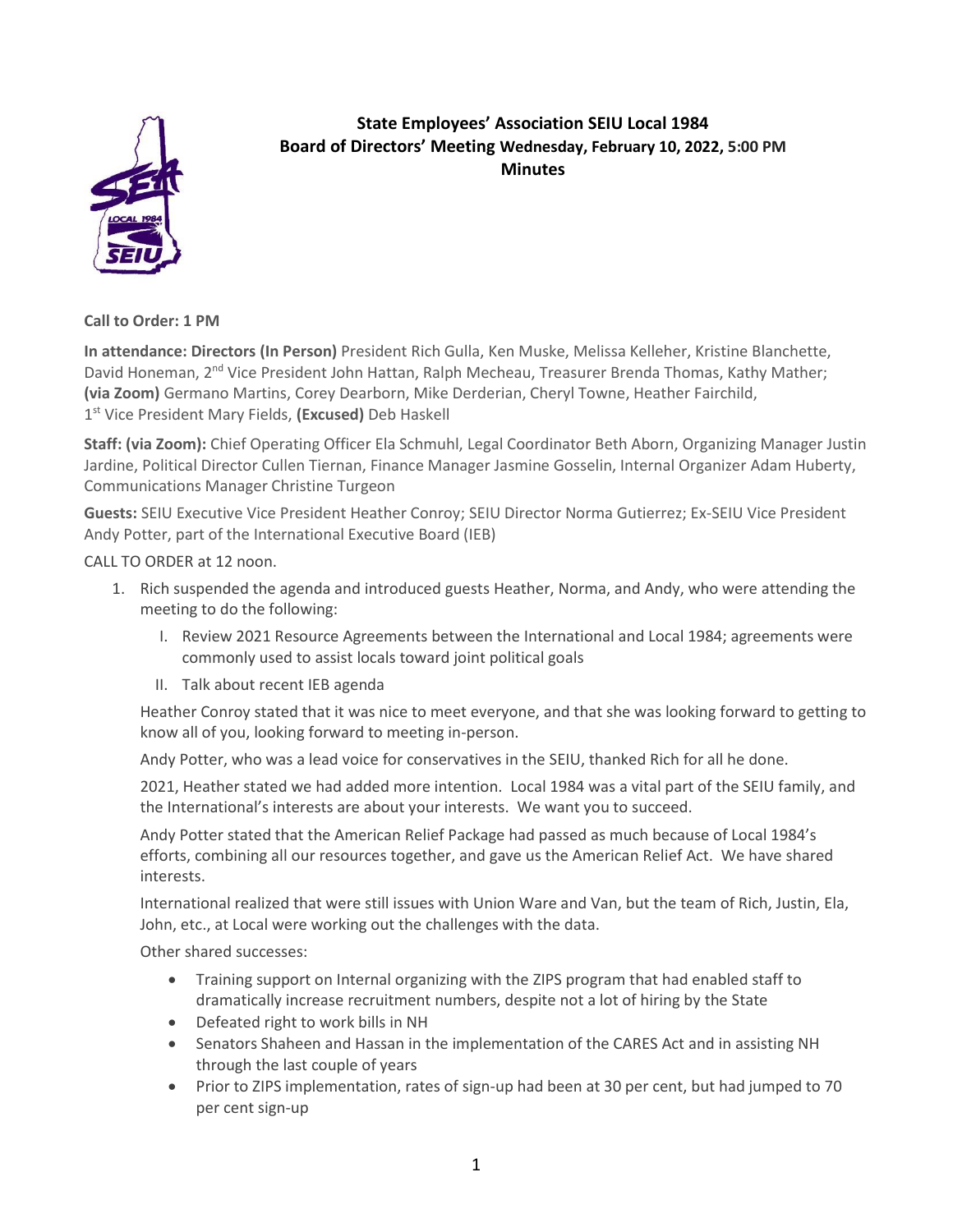- SEAPAC/COPE donations had jumped from 3 to 4 per cent to 15 to 20 per cent of sign-ups
- Heather Conroy showed a slide of what new employees were seeing. Adam Huberty talked about the process was legal and allowed for deductions of dues and SEAPAC.
- New employees used a polling system on Zoom. The new employee clicked YES on a poll and then the employee is enrolled.
- ZIPS Zoom-Integrated Polling System

We want to keep pushing innovations.

Time to raise the stakes in 2022. The situation for working people is untenable. We are trying to build a society where everyone can thrive by pushing on the following two fronts:

- I. Unions for All
- II. Voting for All to work against current state legislative trends

We are doing this in a few different ways:

- 1. Backing workers
- 2. Supporting Union-friendly candidates up and down the ballot
- 3. Being robust at the bargaining table
- 4. Acting anti-racist

Heather asked what mattered most to us?

Ralph Mecheau asked if there was collaboration between SEIU and the AFL-CIO? We are partnering with the AFL-CIO in fighting for labor-friendly legislation, for example, Fight for Fifteen and the CARE agenda, as well as public safety and the role therein of police officers. We must promote collective bargaining. Rich Gulla stated that the SEA NH works with the AFL-CIO in support of retirement as well as against right-to-work legislation.

Heather Conroy stated we must work both sides against the middle, and that is not uncommon, even in these times, to find common ground. We must focus of municipal elections, as they are pipeline for politicians. In Florida, conservative iconoclast Steve Bannon was working to have like-minded people to him elected to school boards.

She thanked all in attendance for taking the time to meet with her, Norma, and Andy, and hoped we had a great meeting.

- 2. EMERGENCY BUSINESS no one brought any emergency business before the Board.
- 3. MOTION TO ACCEPT Agenda Ken Muske motioned to approve the agenda, as presented. Seconded. The motion carried.
- 4. REVIEW OF BOARD PACKET MATERIALS

MOTION TO ACCEPT January 13 Board Meeting minutes were amended to include the motion to include that the SEA NH would rehire to assist with clerical functioning as well provide written detail about her functionality for future employees – Melissa Kelleher motioned to approve the amended minutes. Ralph Mecheau seconded. Motion carried.

- 5. CORRESPONDENCE Heather suggested keeping the correspondence folder in the lobby.
- 6. OLD BUSINESS no old business
- 7. COMMITTEE ASSIGNMENTS:
	- a. President's Report, Rich Gulla see above
	- b. Year-end report on Resource Agreements with Heather Conroy see above